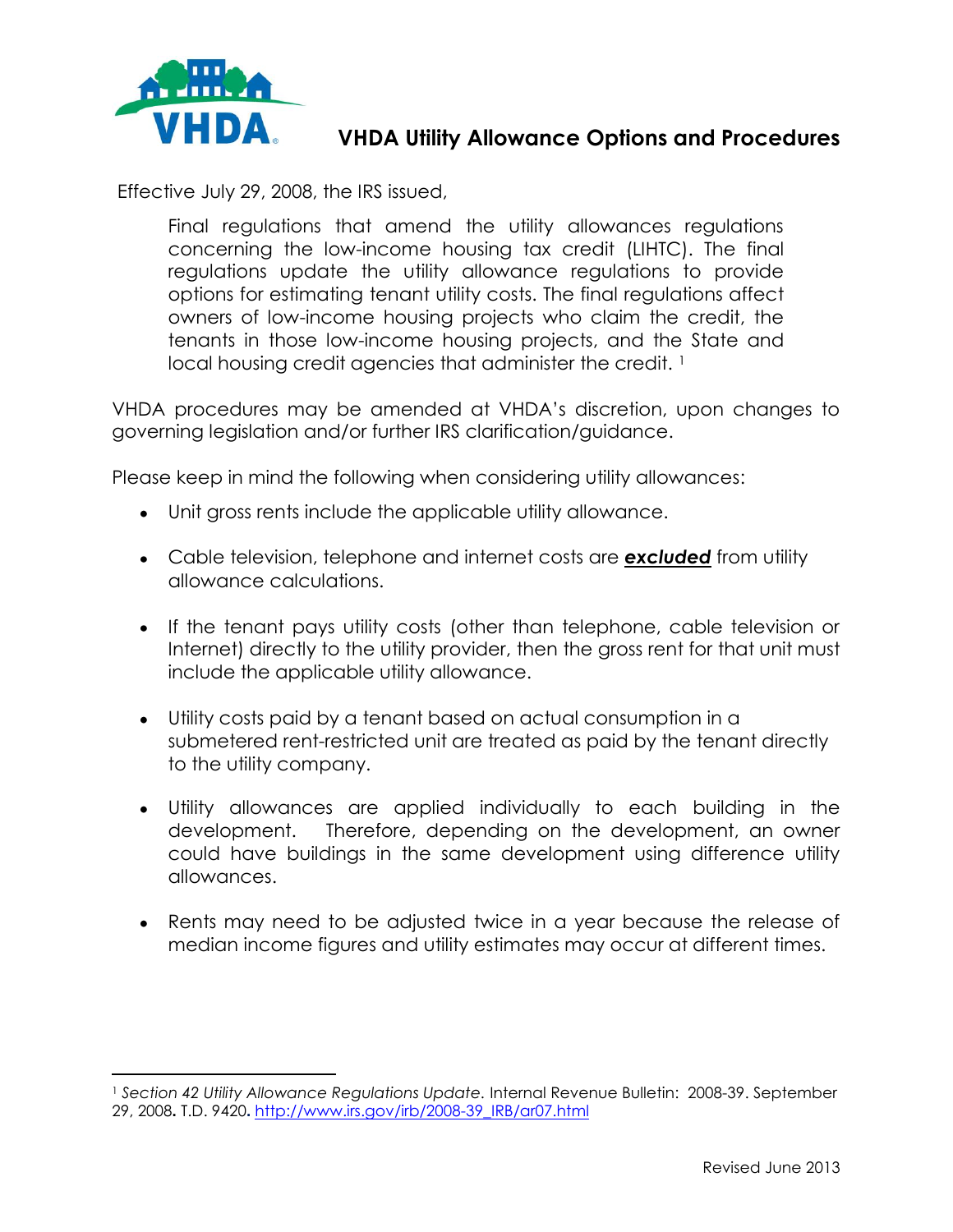

# **VHDA Utility Allowance Options and Procedures**

**NOTE:** If a utility is submetered, owners may establish a utility allowance using one of the approved methods and may bill the tenant for the actual tenant usage - even if more than the utility allowance.

If the LIHTC development contains the following unit type(s), the owner will calculate utility allowances as usual (i.e. no changes to guidelines regarding these types of units).

| Unit Type                                  | Utility Allowance Guideline to Use |
|--------------------------------------------|------------------------------------|
| Rural Development (RD) units               | Use RD utility allowance schedule  |
| Section 8, project-based units             | Use HUD utility allowance schedule |
| Section 8, Housing Choice Voucher<br>units | PHA utility allowance schedule     |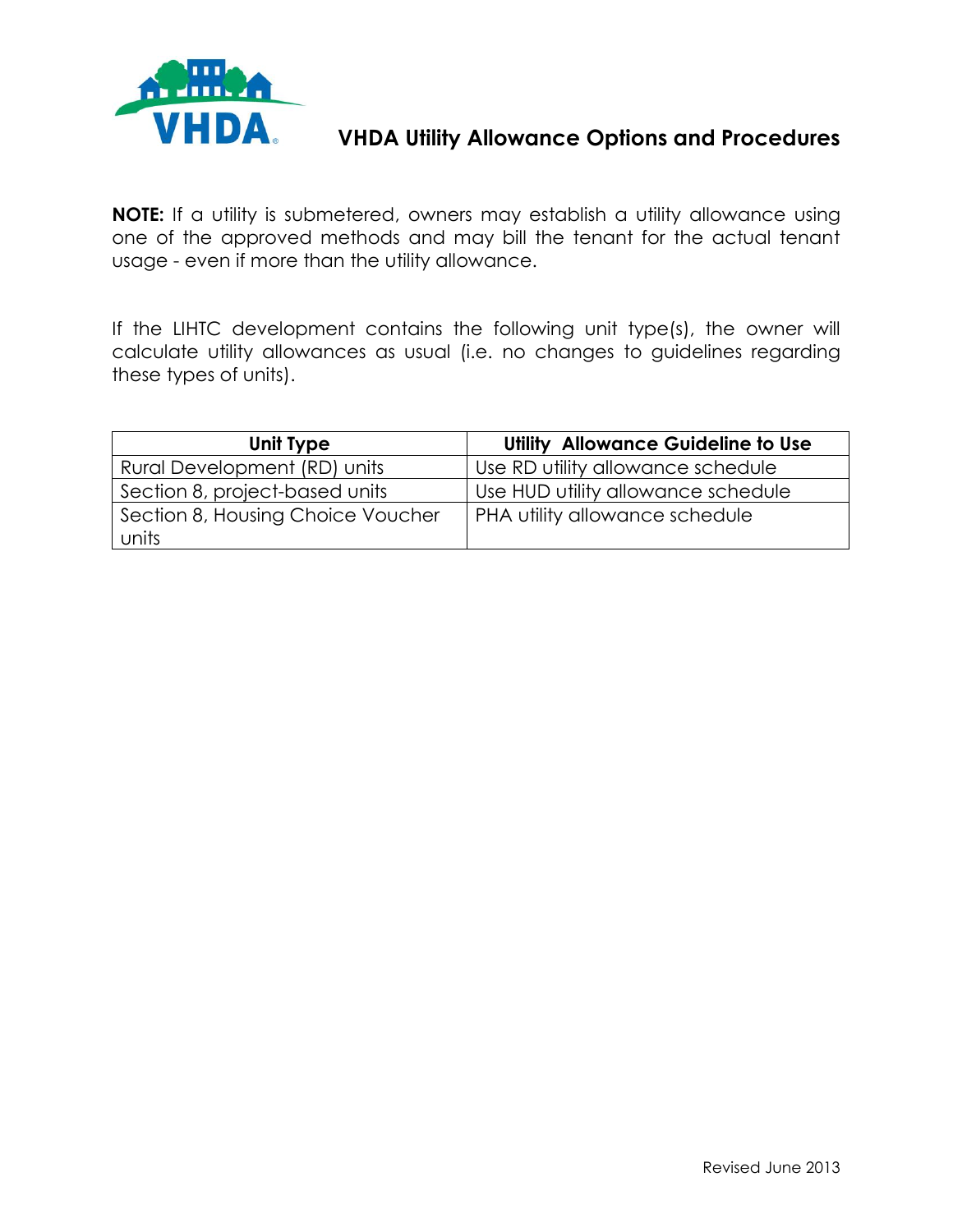For all other LIHTC properties, per the Final Regulations, VHDA will allow the following options for calculating utility allowances.

| Existing Option -                                         | The owner can continue using the Public Housing Authority (PHA)                                                                                                                                                                                                                                                                                                                                                                                                                                                                                                                                                                                                              |
|-----------------------------------------------------------|------------------------------------------------------------------------------------------------------------------------------------------------------------------------------------------------------------------------------------------------------------------------------------------------------------------------------------------------------------------------------------------------------------------------------------------------------------------------------------------------------------------------------------------------------------------------------------------------------------------------------------------------------------------------------|
| PHA estimate                                              | estimate                                                                                                                                                                                                                                                                                                                                                                                                                                                                                                                                                                                                                                                                     |
| Existing Option -<br>Local Utility<br>Company<br>estimate | The owner can continue using the local utility company estimate.<br>"The final regulations clarify that, in the case of deregulated utility<br>services, the interested party is required to obtain an estimate<br>from only one utility company even if multiple companies can<br>provide the same utility service to a unit. However, the utility<br>company furnishing the estimate must offer utility services to the<br>building in order for that utility company's rates to be used in<br>calculating utility allowances. Furthermore, the estimate should<br>include all "component deregulated charges" for providing the<br>utility service." <sup>2</sup>         |
| Option 1                                                  | The owner may hire an "unrelated" mechanical engineer or an<br>"unrelated" Residential Energy Services Network (RESNET) Certified<br>Professional to certify the owner's <b>HUD Utility Schedule</b> model<br>estimate. Though the owner can complete the model, VHDA<br>strongly encourages the use of an "unrelated" mechanical<br>engineer or comparably certified professional. If the owner<br>completes the model itself, a \$3 per unit review fee will be<br>charged by VHDA.<br>For more information about RESNET certification requirements go                                                                                                                     |
|                                                           | to this link, www.resnet.us.                                                                                                                                                                                                                                                                                                                                                                                                                                                                                                                                                                                                                                                 |
| Option 2                                                  | The owner must hire an "unrelated" mechanical engineer or an<br>"unrelated" Residential Energy Services Network (RESNET) Certified<br>Professional to estimate the utility using an energy consumption<br>model, an estimate based on information on units of similar size,<br>construction and geographic area of the project and considering<br>a number of factors including local utility rate data, property type,<br>climate and degree-day variables by region in the state, taxes<br>and fees on utility charges, building materials and mechanical<br>For more information about RESNET<br>systems.<br>certification<br>requirements go to this link www.resnet.us. |
| New Option 3                                              | To obtain the <b>Agency Estimate</b> , the owner must hire EarthCraft<br>Virginia, the third-party entity that VHDA has designated to<br>provide the Agency estimate. Any property eligible to use the<br>optional methods may hire EarthCraft, however there may be a<br>cost differential for those properties not previously EarthCraft<br>certified during construction or rehabilitation. Costs incurred in<br>obtaining the estimate are negotiated and borne by the building<br>owner.                                                                                                                                                                                |

<sup>2</sup> *Section 42 Utility Allowance Regulations Update.* Internal Revenue Bulletin: 2008-39. September 29, 2008. T.D. 9420. [http://www.irs.gov/irb/2008-39\\_IRB/ar07.html](http://www.irs.gov/irb/2008-39_IRB/ar07.html)

l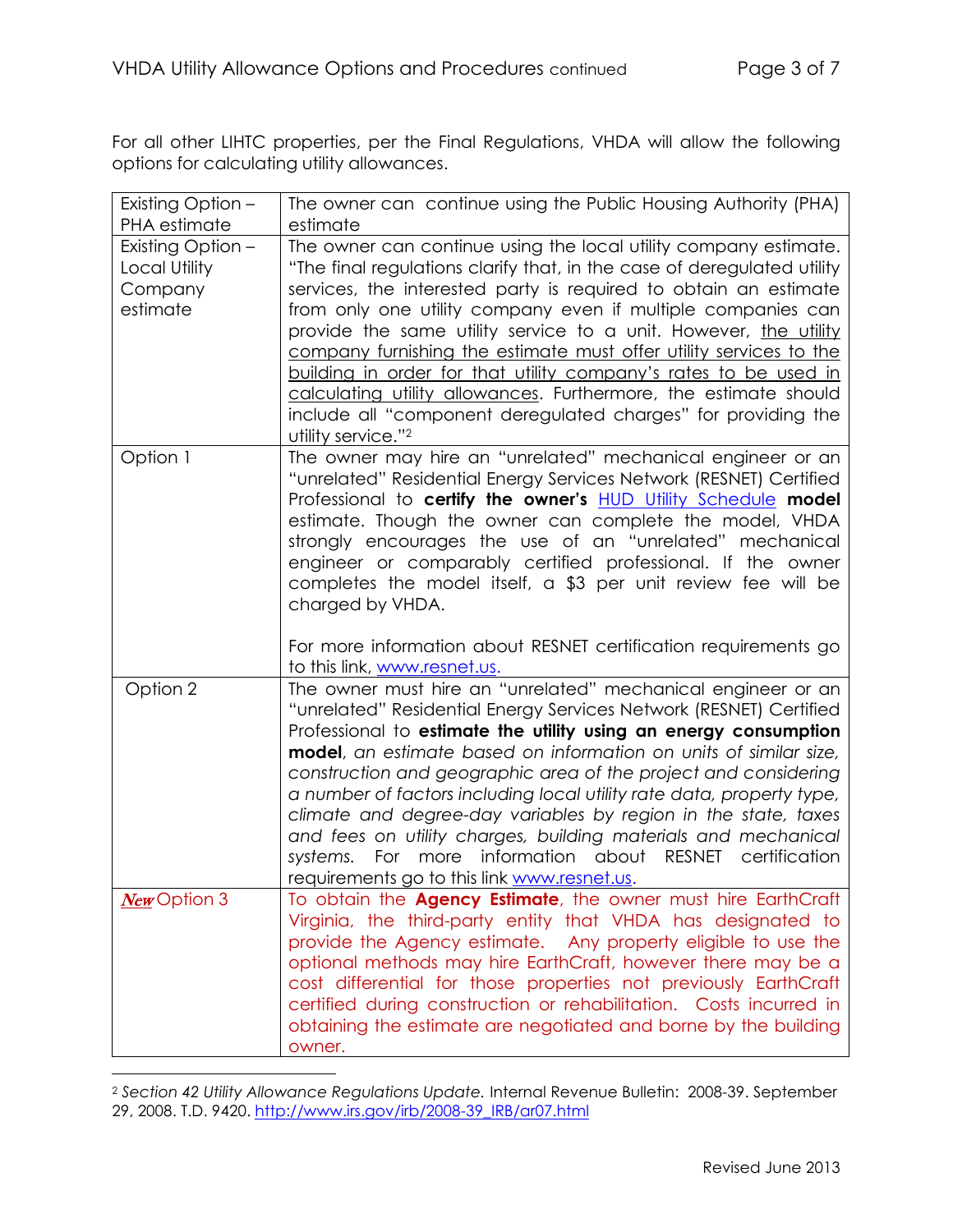#### **Stabilized Occupancy/Age of Data**

Per IRS regulation, "To bring financial stability to a project during the beginning of its operations, the final regulations clarify that the building owner is not required to review the utility allowances, or implement new utility allowances, until the earlier of the date the building has achieved 90% occupancy for a period of 90 consecutive days or the end of the first year of the credit period."

For each of the options, VHDA requires that the estimate be based on the most recent 12-month period. Data must be no older than 60 days at the time of submission.

In the case of buildings with less than 12 months of consumption data, the owner may use 12 months of data from similar units in similarly-constructed buildings in the subject's geographic area.

#### **Notification to Tenants and VHDA**

If the owner chooses the local utility company estimate or one of the other options above, then it must submit copies of the estimate to VHDA and make the estimates available to all tenants in the property at least 90 days prior to the effective date (i.e. implementation) of the new utility allowances. VHDA must be notified when changes are made to the utility allowance (see "Utility Allowance Option Term" section below).

#### **Term**

The regulation allows, "Building owners, at their discretion, to choose to calculate new utility allowances more frequently than once during the calendar year provided the owner complies with the requirements of IRS regulations, including the notification requirements to the [VHDA] and tenants." However, once approved, the utility allowance option will be effective for one year, unless rates increase by more than 10% during that year.

#### **Notification of Approval/Denial**

When using the Local Utility Company, HUD Model, Energy Consumption model or Agency Estimate to obtain utility allowance estimates, VHDA will provide a written approval/denial notification within 30 days of receiving complete and accurate information from the owner. The owner will be notified if information provided is incomplete or insufficient.

#### **Certification of Completeness and Accuracy**

Per IRS Regulation, if VHDA determines that a building owner has understated the utility allowances for the owner's building under the particular option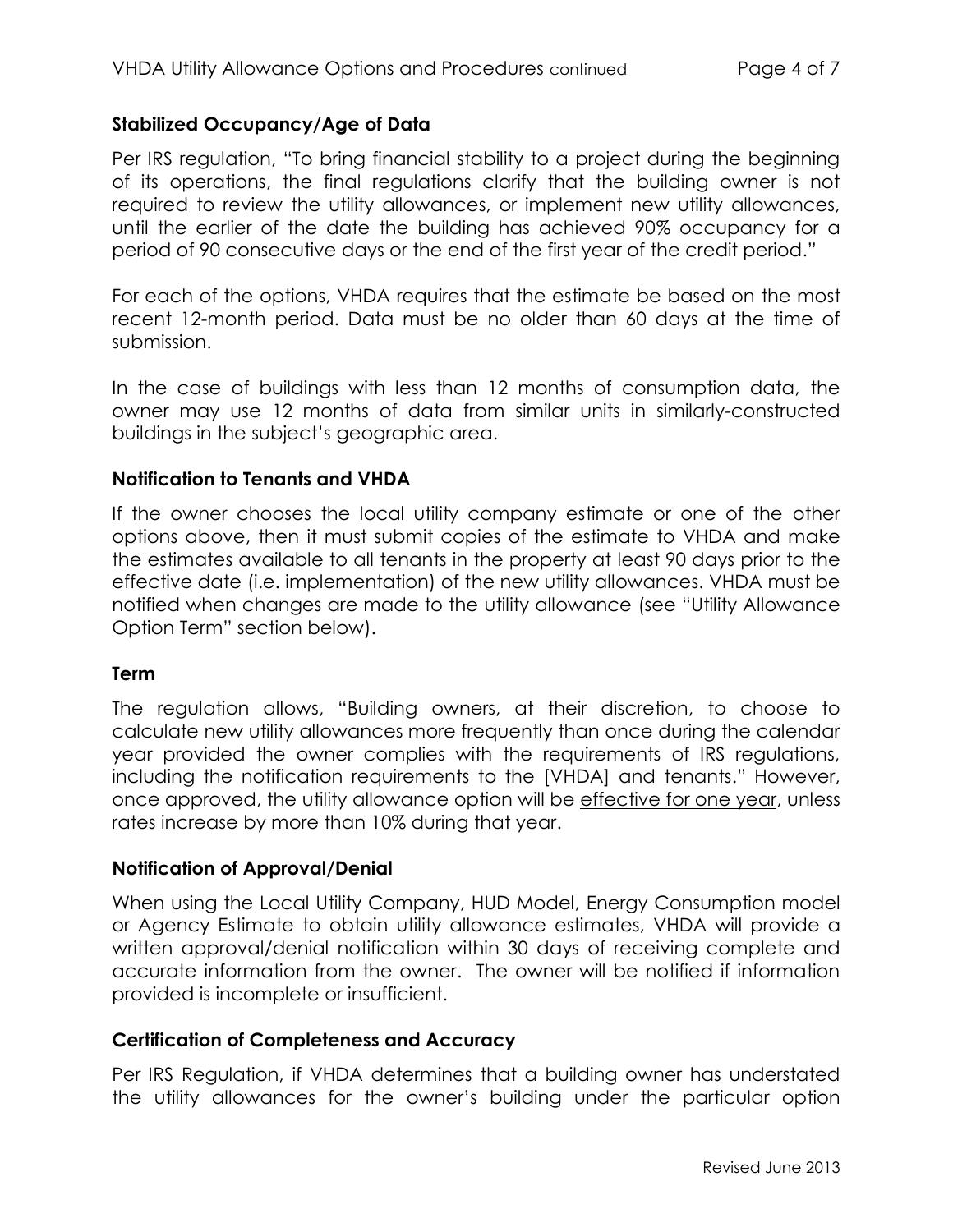chosen, and, therefore, some or all of the units in the building are not rentrestricted units under section 42(g)(2), then VHDA is required to report such noncompliance to the IRS on Form 8823, *Low-Income Housing Credit Agencies Report of Non-compliance or Building Disposition*. As such, VHDA requires that the owner and its engineer (if applicable) certify that all data and calculated estimates are complete and accurate (see *VHDA Certification of Completeness and Accuracy* form).

#### **Failure to Maintain or Provide the Utility Allowance**

Failure to provide the utility allowance and supporting documentation annually is non-compliance. VHDA is required to report such non-compliance to the IRS on Form 8823, *Low-Income Housing Credit Agencies Report of Non-compliance or Building Disposition*.

#### **Responsibility for Data and Costs**

It is the owner's or its engineer's responsibility to collect utility company data. The owner, through its property management office, must maintain utility allowance data and make it available for inspection by the tenant during regular business hours. If there is no resident manager and the tenant requests a review of the utility allowance data, requested data must be mailed to the tenant.

Costs associated with obtaining annual estimates are the sole responsibility of the property owner.

#### **Review Fee**

Under Option 1, if the owner does not use an "unrelated" mechanical engineer or a comparably certified professional to complete the HUD Utility Model, a \$3 per unit review fee will be charged by VHDA. If applicable, submit the review fee with other documentation listed below.

### **Documentation Checklists**

Local Utility Company Estimate:

- 1. Cover letter stating utility allowance option
- 2. Documents provided by local utility company supporting estimate
- 3. Copy of 90-day notice to residents
- 4. VHDA Certification of Completeness and Accuracy
- 5. Utility Allowance Spreadsheet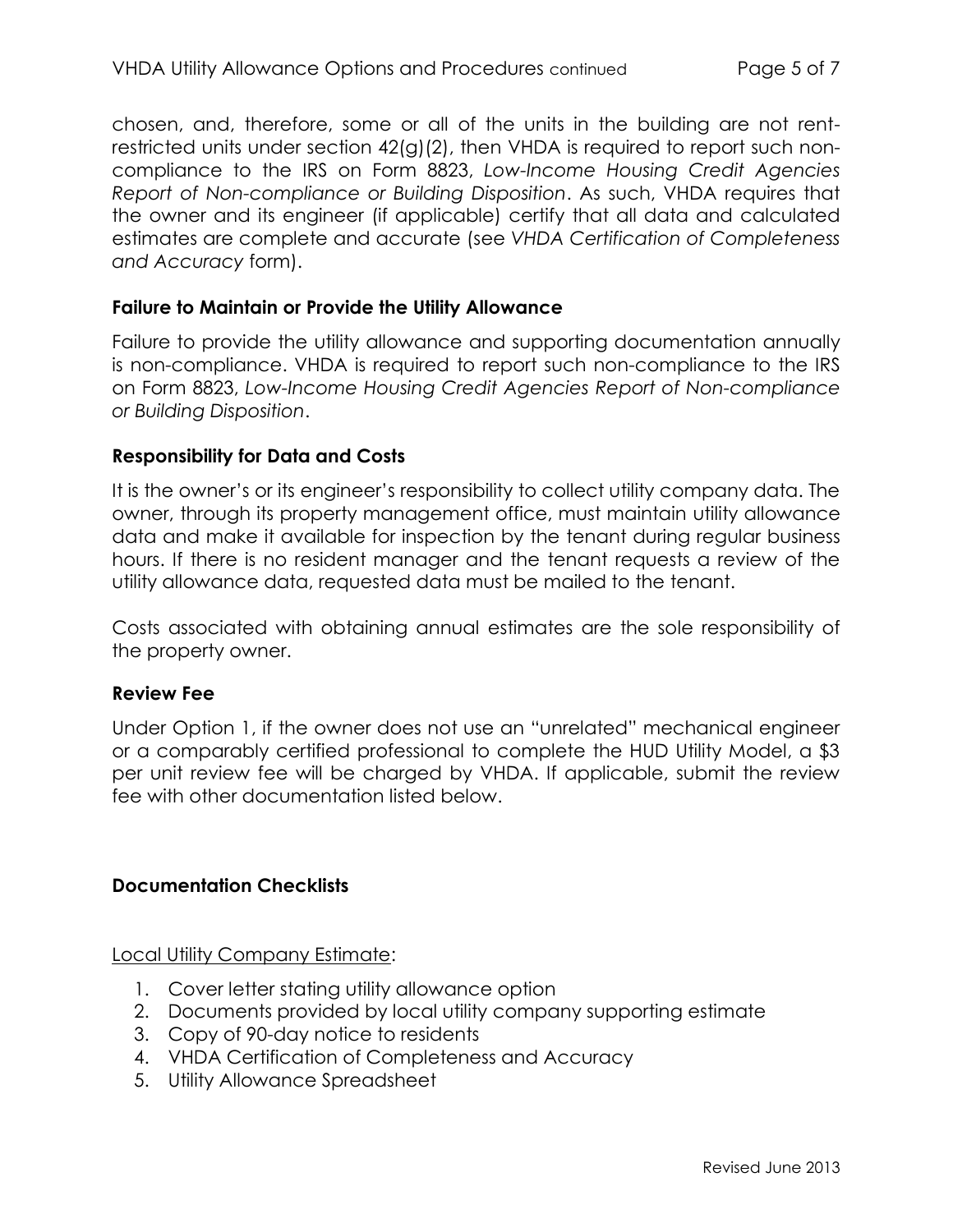Option 1: Estimate using HUD Utility Schedule Model (Note: utility rates must be no older than the rates in place 60-days prior to the beginning of the 90-day period after which the new allowance must be in place).

- 1. Cover letter stating utility allowance option
- 2. If the owner completes the HUD Utility Schedule Model, provide copies of actual usage data from the utility company (as described in the *Stabilized Occupancy/Age of Data* section above). If per unit usage data from the utility company is not available, provide copies of actual resident utility bills.

#### **or**

If the owner hires an engineer, supporting documentation (as described in the *Stabilized Occupancy/Age of Data* section above) will be required upon VHDA's request.

- 3. Owner/Engineer Certification of Utility Data, certifying complete and accurate information; owner authorized signature, engineer's signature and photocopy of the engineer's current license is required.
- 4. Copy of 90-day notice to residents
- 5. VHDA Certification of Completeness and Accuracy
- 6. Utility Allowance Spreadsheet

Option 2: Estimate using Energy Consumption Model - (**Note:** Owners selecting this option must obtain VHDA's approval prior to acquiring the service of the professional unless the professional is RESNET certified - Use of this model is limited to the building's consumption data and utility rates for the 12-month period ending no earlier than 60-days prior to the beginning of the 90-day period after which the new allowance must be in place).

- 1. Cover letter stating utility allowance option
- 2. Owner/Engineer Certification of Utility Data, certifying complete and accurate information; owner authorized signature, engineer's signature and photocopy of the engineer's current license is required.
- 3. Copy of 90-day notice to residents
- 4. VHDA Certification of Completeness and Accuracy
- 5. Utility Allowance Spreadsheet

New **Option 3**: Estimate using Agency Estimate – The owner must hire EarthCraft Virginia, the third-party entity that VHDA has designated to provide the Agency estimate.

1. Cover Letter stating utility allowance option